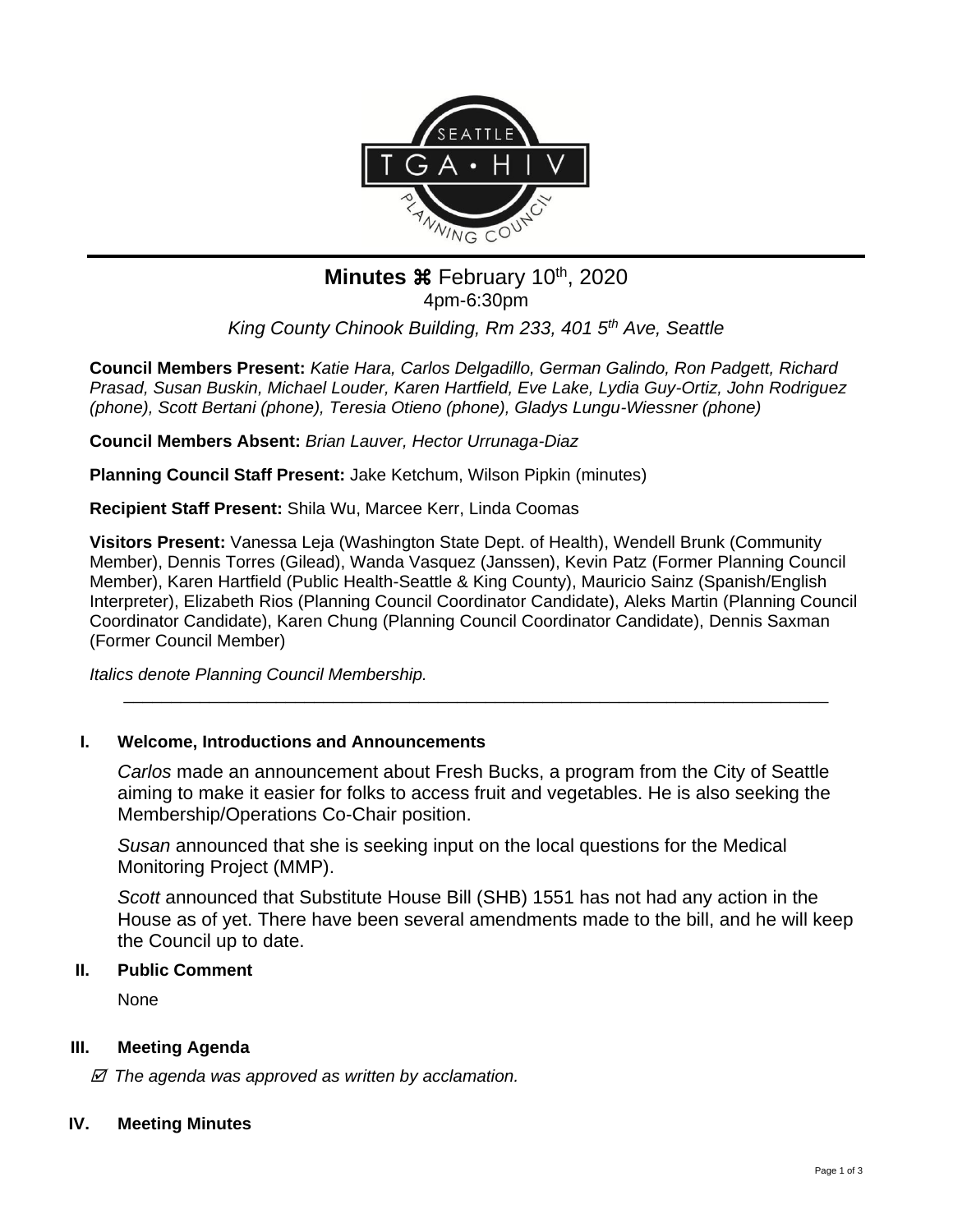#### *The January minutes were approved as written by acclamation.*

#### **V. Meet the Candidates**

The three finalists for the position each had time to introduce themselves, talk about their relevant experience, and answer questions from Councilmembers.

# **VI. Break**

#### **VII. Recipient Report**

Linda reported that the Health Resources and Services Administration (HRSA) sent a partial Ryan White Part A Award of \$1,398,515 in formula funds which is about 31% of the 2019 award. The Recipient also received \$69,564 in Minority AIDS Initiative (MAI) funds which is about 20% of the 2019 award. Information on the rest of the award is yet to be received, but partial awards are not unusual.

Registration for the Ryan White Part A Conference in August in Washington D.C. has opened. There is funding in the budget for 3 Recipient staff, the Planning Council Coordinator, and the 2 Council Co-Chairs to go.

2020 grant year contracts are still in the works. The Provide Database is still on schedule for April, and CareWare will run simultaneously until June.

#### **VIII. Executive Committee Report**

The Council Co-Chairs stated that the Executive Committee voted to add "Add new/old business as needed" under the agenda approval item on the Planning Council agenda. The Planning Council meeting was also shortened from 2.5 to 2 hours to reduce the amount of time required of Planning Council members. There was discussion on the request to shift the Planning Council meeting to the last meeting of the month, but the Executive Committee decided that this was not necessary.

# **IX. Needs Assessment, Priority Setting & Resource Allocation Committee Report**

*Richard* reported on the needs assessment update from Becca, and the discussion that was had around doing an assessment around key services to keep in case of the funding deficit from Washington State Dept. of Health (DOH). This committee is delaying the prioritization and allocation process by 4months to allow for onboarding the new Planning Council Coordinator, training of current and new Councilmembers, and other needs assessments as necessary. This committee voted to keep the prioritization and allocation process at the committee level, with the final product to come before the Council for approval. All Council members are welcome to come to the meetings where that work happens. The agendas and minutes of this committee will be sent to all Councilmembers moving forward.

#### **X. Membership/Operations Committee Report**